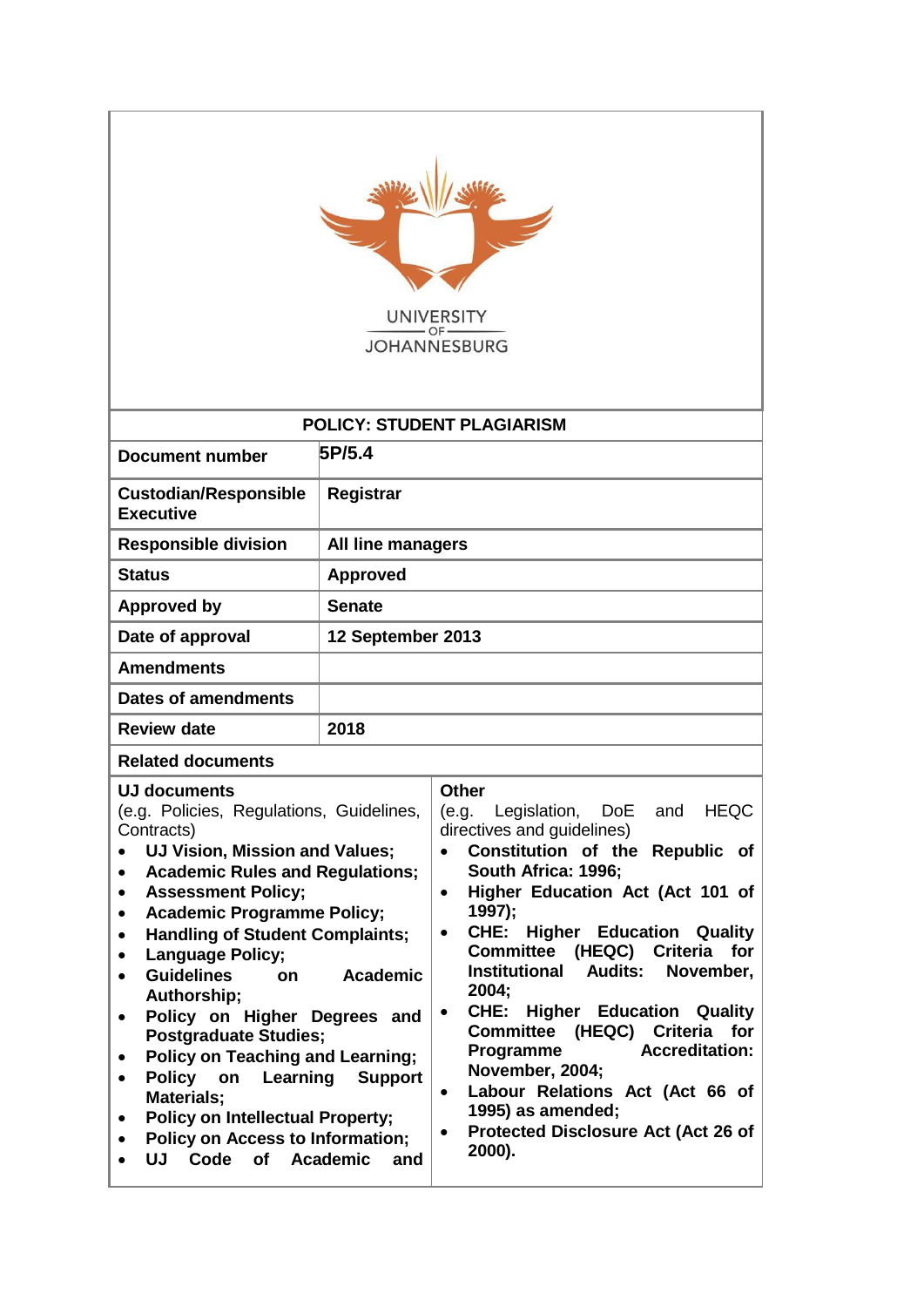| <b>Research Ethics;</b><br><b>UJ Grievance Procedures;</b><br><b>UJ Student Regulations;</b><br><b>Student Regulations</b><br>UJ L<br>for<br><b>Student Discipline;</b><br><b>Student</b><br>UJ<br>Representative<br><b>Council Constitution;</b><br>UJ Whistleblowers' Policy;<br><b>DALRO Principles.</b><br>٠ |                                                                                                                                                                                                                                                                                                                                                                  |
|------------------------------------------------------------------------------------------------------------------------------------------------------------------------------------------------------------------------------------------------------------------------------------------------------------------|------------------------------------------------------------------------------------------------------------------------------------------------------------------------------------------------------------------------------------------------------------------------------------------------------------------------------------------------------------------|
| Stakeholders affected<br>this<br>by<br>document (units and divisions that<br>should be familiar with it):                                                                                                                                                                                                        | <b>Management Executive Committee</b><br>$\bullet$<br>Members;<br><b>Executive Deans;</b><br>$\bullet$<br><b>Heads: Academic Departments;</b><br>$\bullet$<br>Lecturers (Part-time and Full-time);<br>$\bullet$<br><b>Directors/Directors:</b><br>Executive<br>$\bullet$<br><b>Academic Support Units.</b><br><b>Heads: Academic Support Units.</b><br>$\bullet$ |
| <b>Website address of this document:</b>                                                                                                                                                                                                                                                                         | <b>INTRANET</b>                                                                                                                                                                                                                                                                                                                                                  |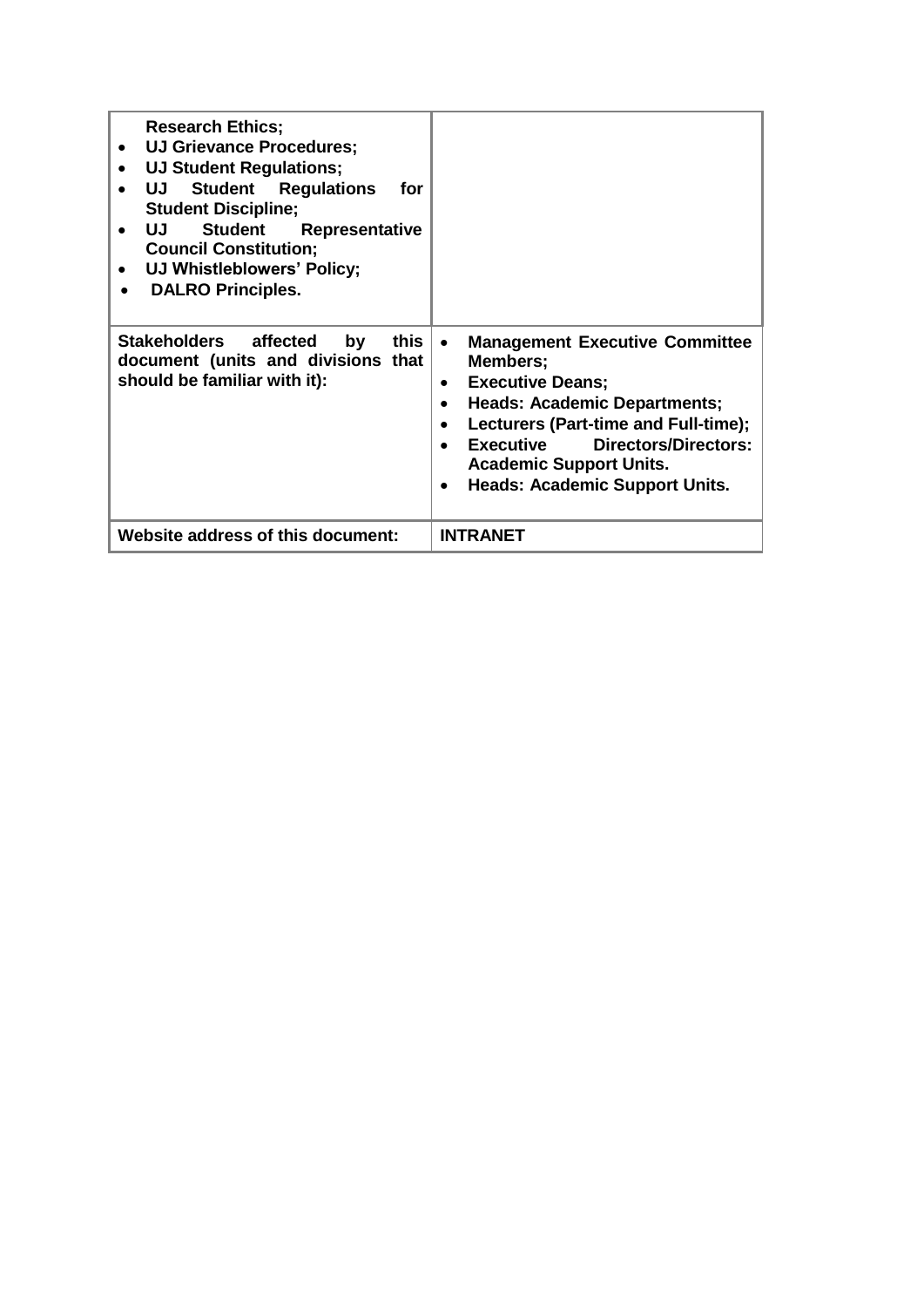| 1              |  |
|----------------|--|
| $\overline{2}$ |  |
| $\mathbf{3}$   |  |
| $\overline{4}$ |  |
| 5              |  |
| 6              |  |
| $\overline{7}$ |  |
| 8              |  |
| 9              |  |
| 10             |  |
| 11             |  |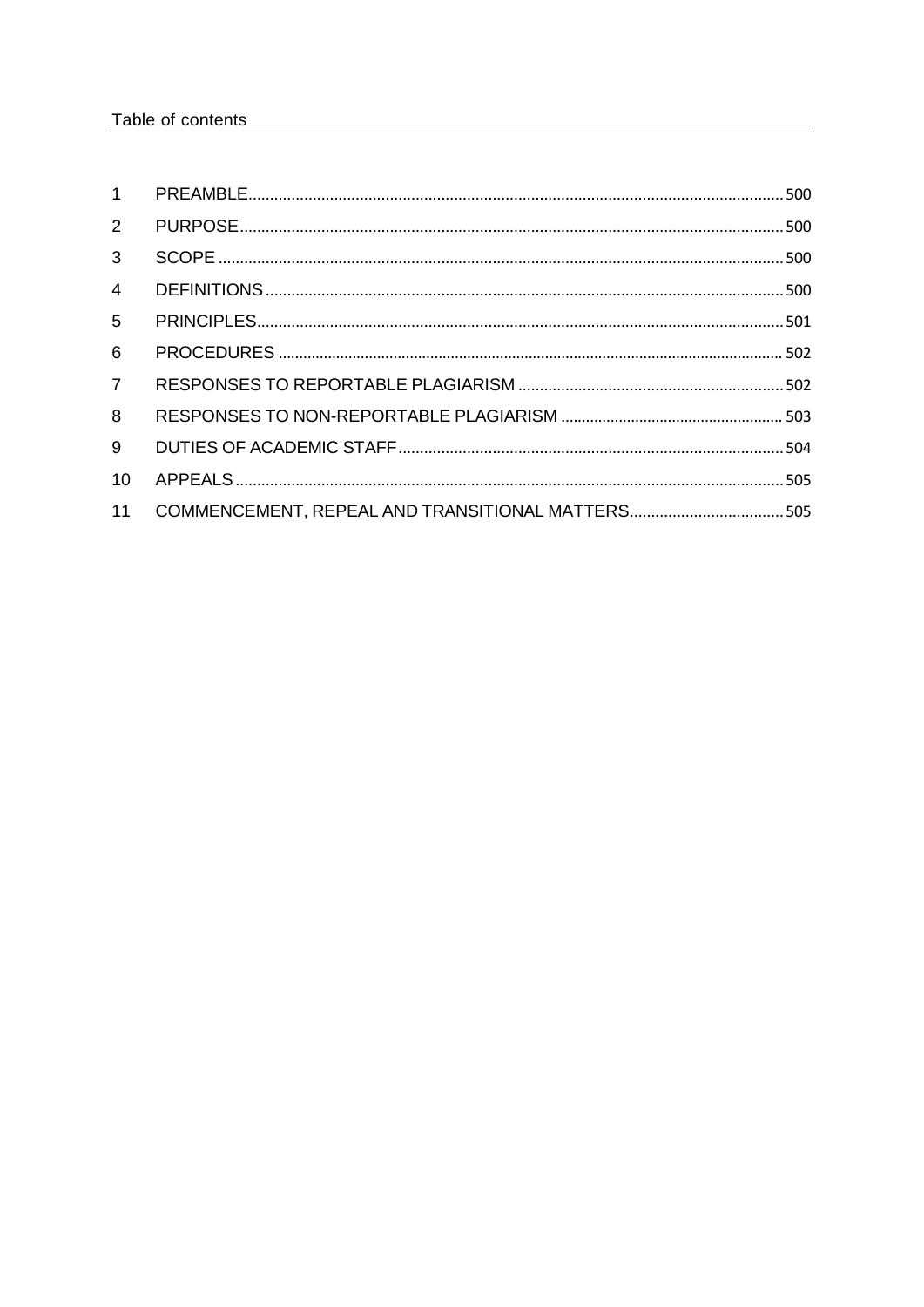### <span id="page-3-0"></span>**1 PREAMBLE**

- In pursuit of its vision of being an international university of choice, anchored in Africa, dynamically shaping the future;
- mindful of its commitment to the sustained excellence and relevance of its comprehensive programmes and of its research, and
- recognising its obligation to cultivate students with integrity, who are knowledgeable, well-balanced, ethical leaders and confident global citizens,

the University of Johannesburg *("the University")* provides a uniform framework for dealing with student plagiarism.

#### <span id="page-3-1"></span>**2 PURPOSE**

The purposes of this Policy are to record the principles that underpin the University's approach to student plagiarism, the processes it applies when student plagiarism is detected and the responses of the University to student plagiarism. Plagiarism is understood as one of several related forms of academic dishonesty, all of which are addressed in the Student Disciplinary Code. The Policy also deals with a related form of academic dishonesty that does not necessarily fall under the classical definition of plagiarism, namely the passing off of a student's own ideas as original whilst those ideas had previously been submitted for assessment by the student.

### <span id="page-3-2"></span>**3 SCOPE**

This Policy covers plagiarism by students pursuing studies for any programme of the University (subsidised and non-subsidised, undergraduate and postgraduate) across all campuses of the University by any faculty, department or other structure.

#### <span id="page-3-3"></span>**4 DEFINITIONS**

For the purpose of this Policy, unless otherwise stated or the context otherwise indicates, the following definitions apply:

| 4.1 | Plagiarism | Passing off ideas however expressed, including in the form<br>of phrases, words, images, artefacts, sounds, or other<br>intellectual or artistic outputs, as one's own when they are<br>not one's own; or<br>such passing off, as an original contribution, of ideas that are<br>one's own but have been expressed on a previous occasion<br>for assessment by any academic institution or in any<br>published form, without acknowledgement of the previous<br>expression. |
|-----|------------|-----------------------------------------------------------------------------------------------------------------------------------------------------------------------------------------------------------------------------------------------------------------------------------------------------------------------------------------------------------------------------------------------------------------------------------------------------------------------------|
| 4.2 | Reportable | Plagiarism that:                                                                                                                                                                                                                                                                                                                                                                                                                                                            |
|     | plagiarism | (a) vitiates the attempt fairly and meaningfully to assess<br>and, where relevant, assign a mark, grade, or other<br>outcome to the work in question; and<br>(b) is such that an educational response (which may include<br>capping or prescribing a mark) is inappropriate and that a<br>formal academic response or a disciplinary response is<br>appropriate, given the plagiarism history of the student,<br>the nature and extent of the plagiarism, the level of the  |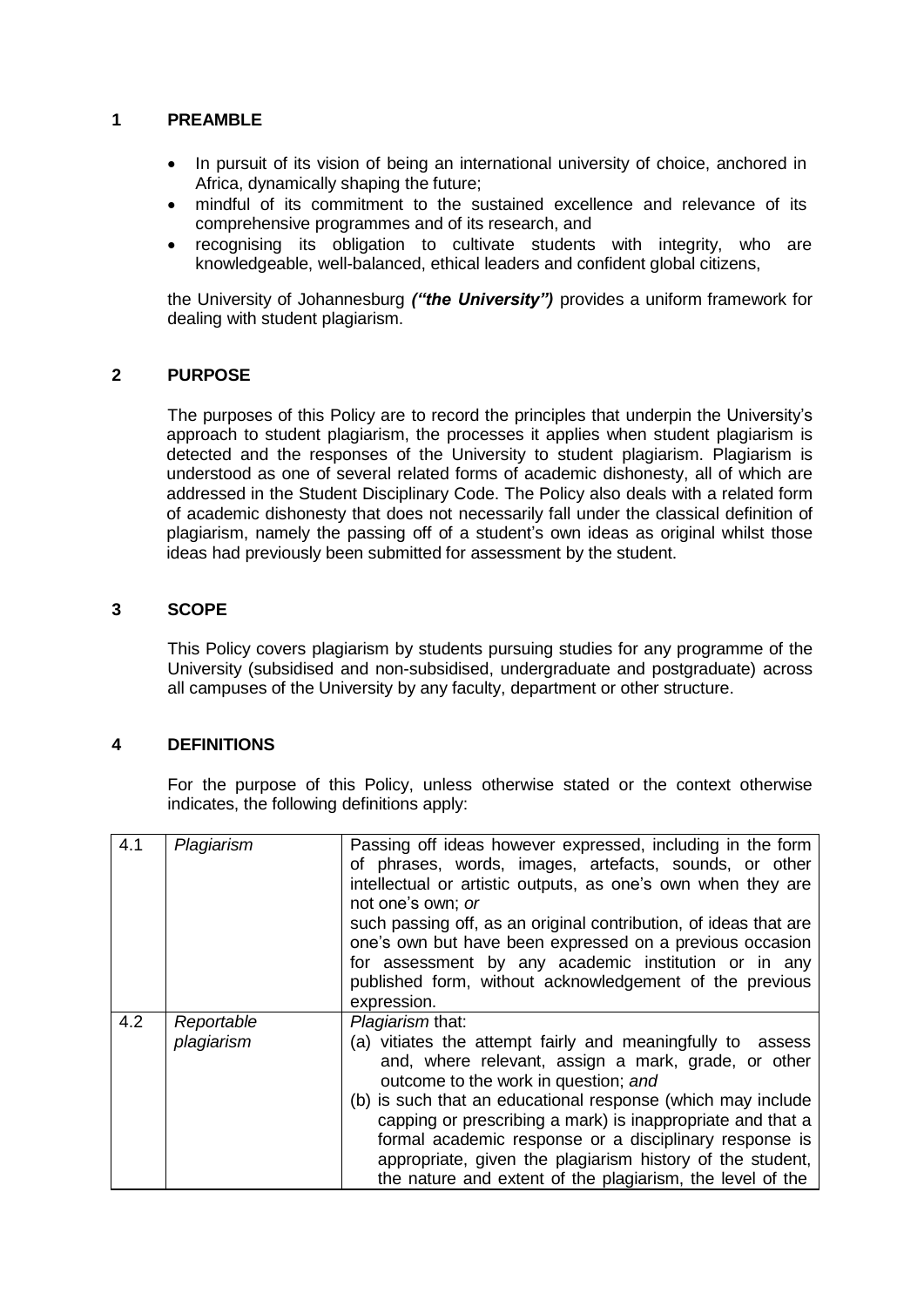|     |                                    | student, and all the other relevant circumstances of the<br>case;<br><b>or</b><br>in the case of work that is not submitted for assessment<br>(c)<br>(for example work submitted by a graduate student to a<br>supervisor for comment), is deemed by the individual<br>academic staff member in question to be reportable,<br>having regard to the nature of the offence, the<br>plagiarism history of the student, the possibility or<br>probability of repeat offence, and all the other<br>circumstances of the case. |
|-----|------------------------------------|--------------------------------------------------------------------------------------------------------------------------------------------------------------------------------------------------------------------------------------------------------------------------------------------------------------------------------------------------------------------------------------------------------------------------------------------------------------------------------------------------------------------------|
| 4.3 | Plagiarism Register                | A central record of all cases of reported plagiarism that:<br>(a) includes the name and student number of the student,<br>date of offence, details of offence and outcome of the<br>relevant formal academic response or disciplinary<br>procedure, and the name of the Head of Department<br>reporting the offence;<br>(b) is held centrally to enable inter-Faculty detection of<br>repeat offences; and<br>(c) is accessible by all academic members of staff in respect<br>of the students they teach.               |
| 4.4 | The Policy                         | The Policy: Student Plagiarism                                                                                                                                                                                                                                                                                                                                                                                                                                                                                           |
| 4.5 | Plagiarism<br>Faculty<br>Committee | The structure of the Faculty that deals with reportable<br>student plagiarism in a particular case                                                                                                                                                                                                                                                                                                                                                                                                                       |

### <span id="page-4-0"></span>**5 PRINCIPLES**

- 5.1 The acceptable level of plagiarism at the University of Johannesburg is zero.
- 5.2 No case of reportable plagiarism shall go without a formal response.
- 5.3 Responsibility for understanding and avoiding plagiarism lies with the student, and therefore ignorance is not necessarily a defence against plagiarism. The ability to recognise and avoid plagiarism is an academic skill which, like other academic skills and knowledge, students are expected to master. As for other academic skills and knowledge, students are expected to evince clearer understanding of plagiarism as they progress through the years of education, and failure to progress in this regard will affect their academic record.
- 5.3 The University and its students have a reciprocal responsibility on the one hand to educate and on the other to learn about plagiarism. The University has a responsibility to take steps to ensure that students understand what plagiarism is and how to avoid it, and students have a responsibility actively to apply themselves in this regard.
- 5.4 By the definition thereof in Paragraph 4.1, plagiarism does not require intent, but intent is one factor that may be considered when deciding on the reportability of a case of plagiarism or on the appropriate response to a case of reportable plagiarism.
- 5.5 By the definition thereof in paragraph 4.2, the judgement as to whether reportable plagiarism has occurred is an academic judgement, since it depends on whether the work can be fairly and meaningfully assessed, and on whether an educational response would be inappropriate. As such it may have discipline-specific aspects,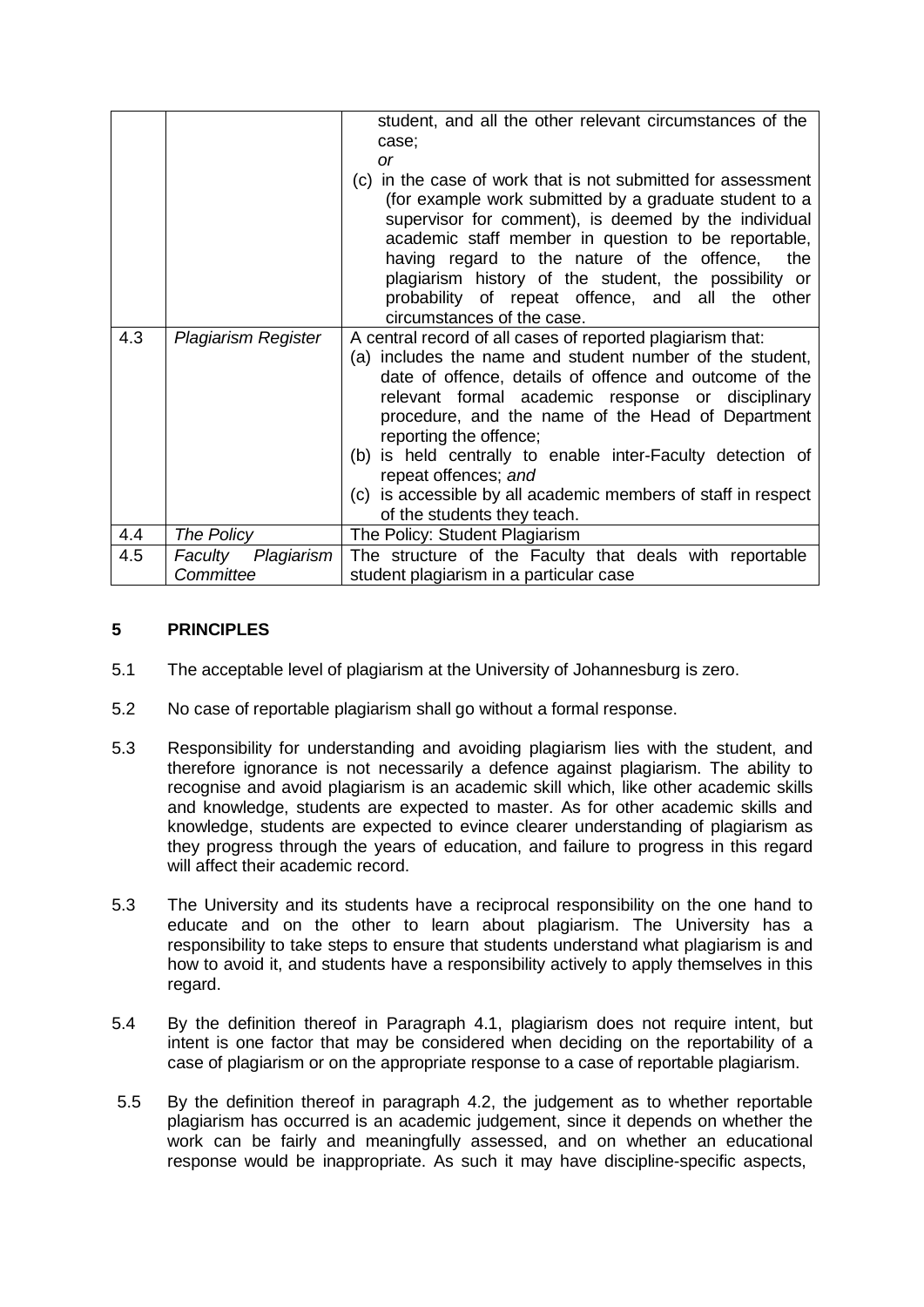and the responsibility for making the judgement lies in the first instance with the academic(s) assessing the work in question.

- 5.6 The response to reportable plagiarism is not a matter of academic judgement and is prescribed by the relevant academic or disciplinary body, which will be either the Faculty Plagiarism Committee or the Student Disciplinary Committee respectively, depending on the case.
- 5.7 Plagiarism can most effectively be eliminated at the outset of a student's academic career, and the consequences of early leniency can be severe later. Although the level of the student may be taken into account in considering the appropriate response, it is only one among other factors. Thus the level of a student is not necessarily a defence against any given response, and all responses are in principle available at all levels.
- 5.8 The relevant Department, Faculty Plagiarism Committee (if involved) and Student Disciplinary Committee (if involved) must deal with cases of reportable plagiarism timeously, efficiently, fairly, and without consequences or threat of consequences for the staff member(s) reporting the plagiarism.

#### <span id="page-5-0"></span>**6 PROCEDURES**

- 6.1 Where an academic, in consultation with Departmental colleagues (including the Head of Department), decides that a case of plagiarism is reportable, s/he refers it to the Plagiarism Committee (or the appropriate structure) of the relevant Faculty.
- 6.2 Upon considering the documentary evidence, the Faculty Plagiarism Committee must:
- 6.2.1 upon confirming the Department's finding that a case of reportable plagiarism has occurred, pursuant to the principle set out in Paragraph 5.2, respond in accordance with Paragraph 7 of the Policy; or
- 6.2.2 upon disconfirming the Department's finding that a case of reportable plagiarism has occurred, refer the case back to the Department, for a response in accordance with Paragraph 8 of the Policy.
- 6.3 Where the Faculty Plagiarism Committee deems appropriate a response that includes a penalty that it does not have the authority to enforce, it shall enforce whatever part of the response lies within its authority, and refer the case to the Student Disciplinary Committee. The Faculty Plagiarism Committee may recommend a penalty to the Student Disciplinary Committee.
- 6.4 Upon receiving a recommendation from a Faculty Plagiarism Committee, the Student Disciplinary Committee shall administer the case as a disciplinary matter in accordance with its procedures, including where appropriate a hearing with a right to legal representation. Nothing in this Policy detracts from the discretion of the Student Disciplinary Committee to impose any penalty within its jurisdiction that it considers appropriate, including penalties in accordance with Paragraph 7 of the Policy.

#### <span id="page-5-1"></span>**7 RESPONSES TO REPORTABLE PLAGIARISM**

7.1 In deciding upon a response for a given case the following factors must be considered: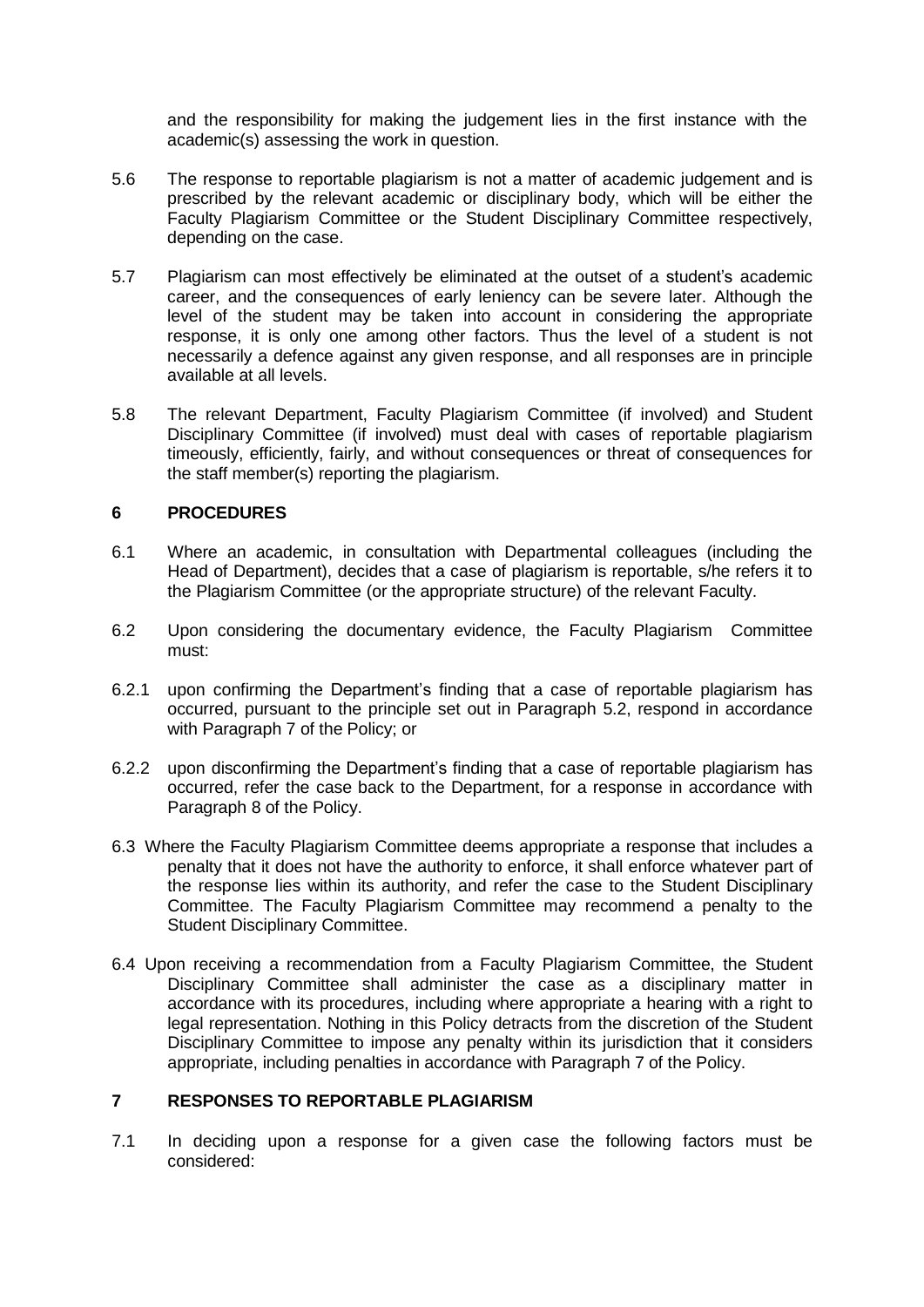- 7.1.1 the plagiarism history of the student, the response identified for a case with this history in paragraphs 7.2.1, 7.7.2, 7.2.3 or 7.2.4 of this Policy, and any previous educational responses, formal academic responses or disciplinary penalties imposed upon the student for plagiarism or other academic misconduct;
- 7.1.2 the level of the student, to the extent that it bears on whether the student can be expected to have understood and avoided the plagiarism that has occurred;
- 7.1.3 the extent of the plagiarism;
- 7.1.4 the nature of the plagiarism, to the extent that it bears on whether the student can be expected to have understood or avoided plagiarism of this nature;
- 7.1.5 the degree of intent or of recklessness, neither of which is necessary for plagiarism in accordance with Paragraph 5.4 of the Policy but which may compound or mitigate the offence, or necessitate further action beyond the scope of this Policy, especially where criminal activities are suspected;
- 7.1.6 consistency with existing practice and previous decisions within the Faculty and University;
- 7.1.7 the recommendation of other committees or academic staff involved in the case;
- 7.1.8 any other relevant circumstances of the case.
- 7.2 Reportable plagiarism may result in:
- 7.2.1 in the first instance by that student, a mark of zero for the assignment or work in question (which is a response that can arise from assessment and thus falls within the Faculty Plagiarism Committee's powers), that may or may not lead to further natural consequences, such as the student not obtaining the minimum module mark to gain entrance to the examination, or the student obtaining a failing mark for the module or degree in question; *or*
- 7.2.2 in the second instance by that student
	- (a) deregistration from a module, *or*
	- (b) cancellation of a mark or result, *or*
	- (c) any combination of these; *or*
- 7.2.3 in the third instance by that student, suspension for one full academic year; *or*
- 7.2.4 in the fourth instance by that student, expulsion; *or*
- 7.2.5 where, considering all the circumstances of the case, the Committee deems the responses indicated in Paragraphs 7.2.1 to 7.2.4 to be inappropriate or inadequate, any other response the Committee deems appropriate considering the factors set out in Paragraph 7.1.
- 7.3 Recognising that the nature and correct treatment of plagiarism may vary between academic disciplines, in interpreting the Policy each Faculty shall establish its own guidelines and practices so as to ensure fairness and consistency in responding to plagiarism, consistent with the principles set out in Paragraph 5 of the Policy.

#### <span id="page-6-0"></span>**8 RESPONSES TO NON-REPORTABLE PLAGIARISM**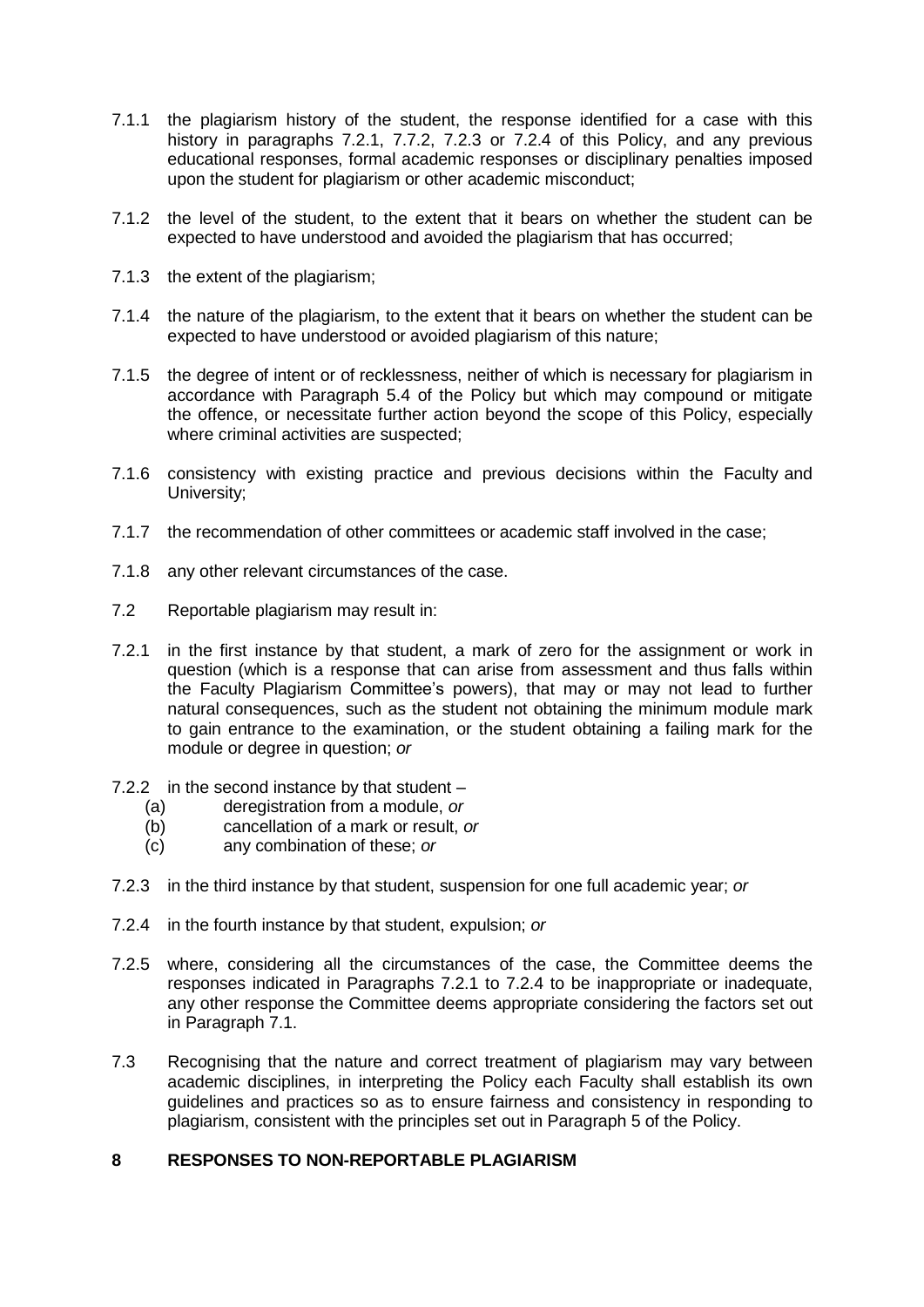- 8.1 Where a case of plagiarism is not reportable, responsibility lies with the Department to determine the appropriate educational response, which may or may not include capping or prescribing a mark. All such cases of plagiarism shall be brought to the attention of the Head of Department.
- 8.2 An educational response would normally be appropriate where:
- 8.2.1 it is not clear whether plagiarism has occurred but a response is nevertheless appropriate; *or*
- 8.2.2 the plagiarism is not such as to vitiate the attempt to meaningfully assess the piece; *or*
- 8.2.3 the plagiarism arises from poor referencing; *or*
- 8.2.4 the student has been inadequately prepared to avoid plagiarism; *or*
- 8.2.5 any combination of the foregoing situations listed in this subparagraph arise; *or*
- 8.2.6 any other situation arises in which the Department deems that an educational response is appropriate.
- 8.3 Educational responses include:
- 8.3.1 explaining the nature of the apparent plagiarism; *or*
- 8.3.2 allowing the student to eliminate the apparent plagiarism and resubmit the piece; *or*
- 8.3.3 capping the mark for that assignment at a certain level, e.g. 50% or zero; *or*
- 8.3.4 any combination of the foregoing responses listed in this subparagraph; *or*
- 8.3.5 any other response that the Department deems educationally appropriate.
- 8.4 Each Department shall establish its own guidelines and practices so as to ensure fairness, consistency and adherence to the principles set out in Paragraph 5 of the Policy in the implementation of educational responses.

#### <span id="page-7-0"></span>**9 DUTIES OF ACADEMIC STAFF**

- 9.1 While the responsibility for avoiding plagiarism remains entirely with the student, the Policy imposes a duty on academic staff to be vigilant for plagiarism whenever considering students' work and especially on any occasion where work is assessed.
- 9.2 The Policy recognises that academic members of staff exercise academic judgement as to whether a detected case of plagiarism is reportable, and have a duty to report all cases of plagiarism that they deem to be reportable.
- 9.3 No method for detecting plagiarism is prescribed by the Policy. However, the use of electronic resources is strongly encouraged. In particular, all Masters and doctoral students shall submit their dissertation / thesis to an electronic plagiarism detection system prior to submission for assessment, and present the report so generated together with their thesis or dissertation.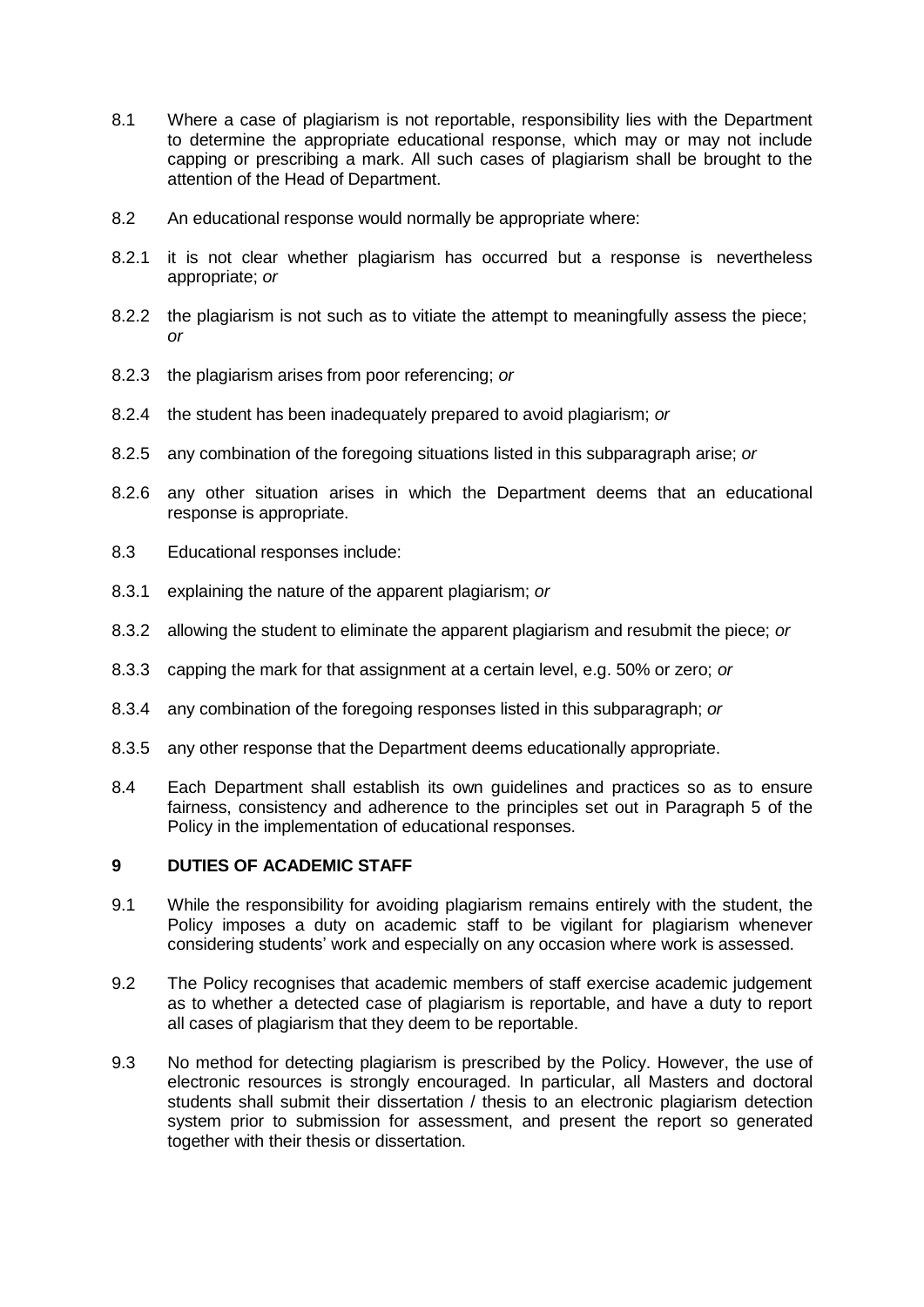- 9.4 The Policy imposes a duty on academic staff, Departments, and Faculties to ensure that adequate measures to enable students to understand and avoid plagiarism are in place, such that:
- 9.4.1 an adequate measure is one that is reasonable to expect will enable a student of that level to recognise and avoid plagiarism; *and*
- 9.4.2 adequacy is not assessed by whether any given student in fact does recognise and avoid plagiarism; *and*
- 9.4.3 adequate measures may take into account the level of the student, so that at more senior levels, students can be reasonably expected to understand plagiarism to a greater degree already, and adequate measures may be correspondingly less thorough.
- 9.5 The duties imposed in this paragraph:
- 9.5.1 are duties imposed by the University on its academic staff; *and*
- 9.5.2 are duties owed to the University, not to any student(s); *and*
- 9.5.3 where they are not discharged, constitute a matter between the University and the staff member(s) involved, and do not constitute any defence to students accused of plagiarism; *and*
- 9.5.4 do not supplement or replace the factors listed in Paragraph 7 and 8 to be considered in assessing the appropriate response to a case of plagiarism.

#### <span id="page-8-0"></span>**10 APPEALS**

- 10.1 An appeal against a finding or penalty imposed by the Student Disciplinary Committee is through the usual channels for appeals against decisions of the Student Disciplinary Committee.
- 10.2 An appeal against a finding of reportable plagiarism or associated response by a Faculty Plagiarism Committee is in writing to the Executive Dean of the Faculty, who shall treat it as an appeal against an academic decision.
- 10.3 An appeal against a finding of non-reportable plagiarism or associated response by a Department is in writing to the Executive Dean of the relevant Faculty, who may take advice from the Faculty Plagiarism Committee, as s/he sees fit.

#### <span id="page-8-1"></span>**11 COMMENCEMENT, REPEAL AND TRANSITIONAL MATTERS**

- 11.1 The Policy will come into operation when it is approved by all the relevant structures of the University.
- 11.2 The Policy replaces the Plagiarism Policy approved by Senate on 17 July 2008, which will continue to govern plagiarism in respect of work submitted prior to the commencement of the Policy.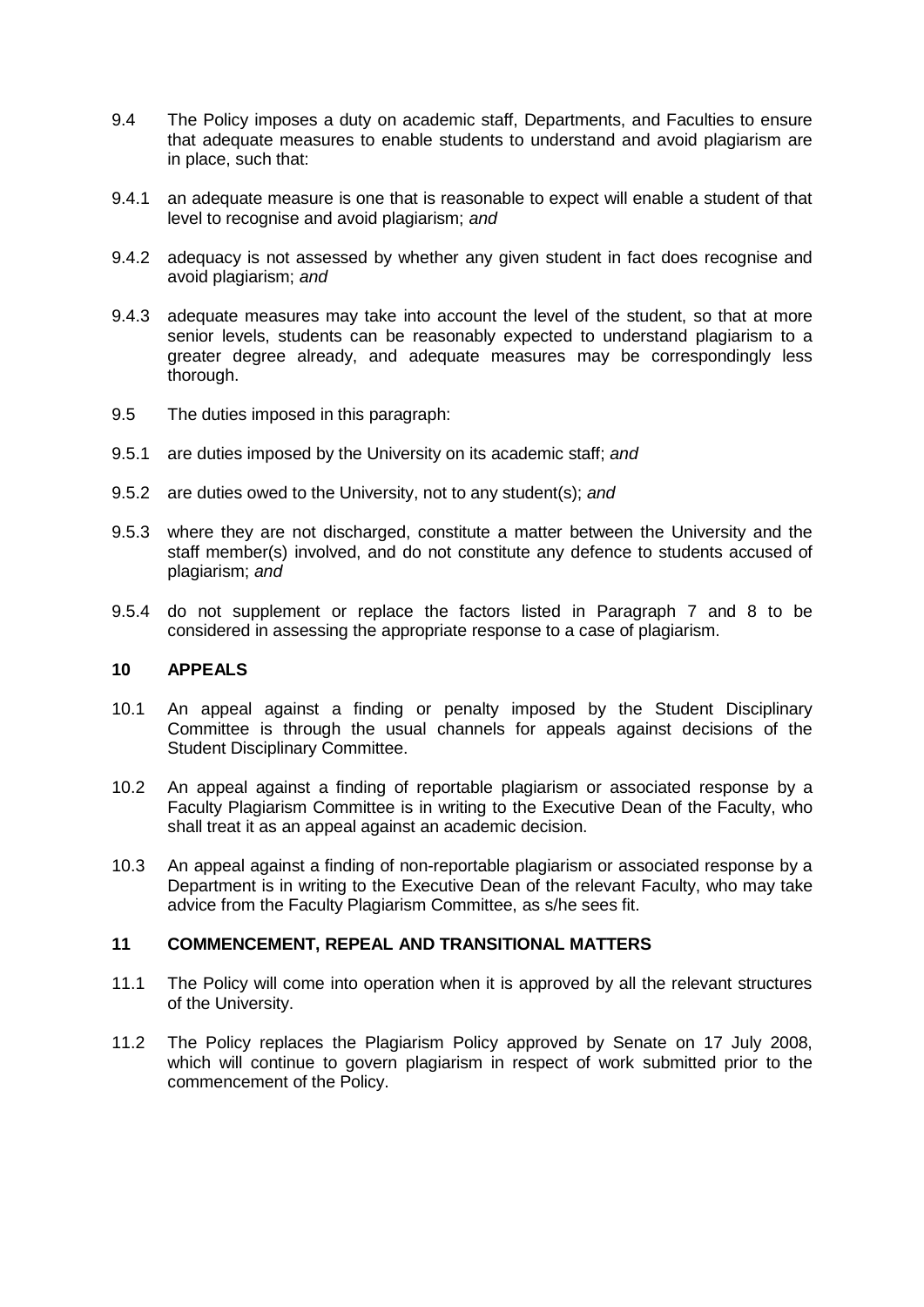## **Policy: Student Plagiarism**

### **Narrative and Notes**

## **Preamble**

The document presented here is a complete revision of the current Plagiarism Policy, which was approved by Senate in 2008. The need for revision arose from experience with cases of plagiarism during the past few years, where it became apparent that the Policy was not explicit enough to allow cases of plagiarism to be adequately prosecuted in student disciplinary processes. The process of revision, under the auspices of the Senate Higher Degrees Committee, has been lengthy. An initial approach with repeated iterations sought to make more explicit levels of infringement and possible penalties, but it became apparent that further legal loopholes would continue to emerge. As a result the decision was taken to follow a different approach, one based on principles and relying on the academic judgement of academic staff. To allow for the necessary focus and precision, within the spectrum of forms of academic dishonesty, the draft Policy addresses only plagiarism by students. The draft Policy developed along these lines was presented at the Senate Higher Degrees Committee and referred to Faculties for detailed consideration. Senate Higher Degrees then referred it to Senex; and with a number of additional amendments, it is now presented to Senate.

Given that this is a completely new Policy, rather than a revision of the current Policy, it was not found possible to present it using Track Changes; the draft Policy is therefore followed by the current Plagiarism Policy, for reference purposes.

The following explanatory Notes are to be read together with the draft Policy.

#### **Notes**

# **General Approach**

The Policy provides a framework for making decisions about plagiarism, for achieving broad consistency in these decisions, and for defending them against possible legal challenge. It takes a principle-based approach that balances the need that Faculties, Departments and individual academics have for guidance when handling plagiarism against the proper and unfettered exercise of academic judgement in responding to the specifics of a particular case within a particular discipline. The aim is to set down broad principles that will be broadly accepted, and to indicate how these principles might translate into decisions in classes of cases, while stopping short of prescribing a response in any case. The focus is on serious cases of plagiarism.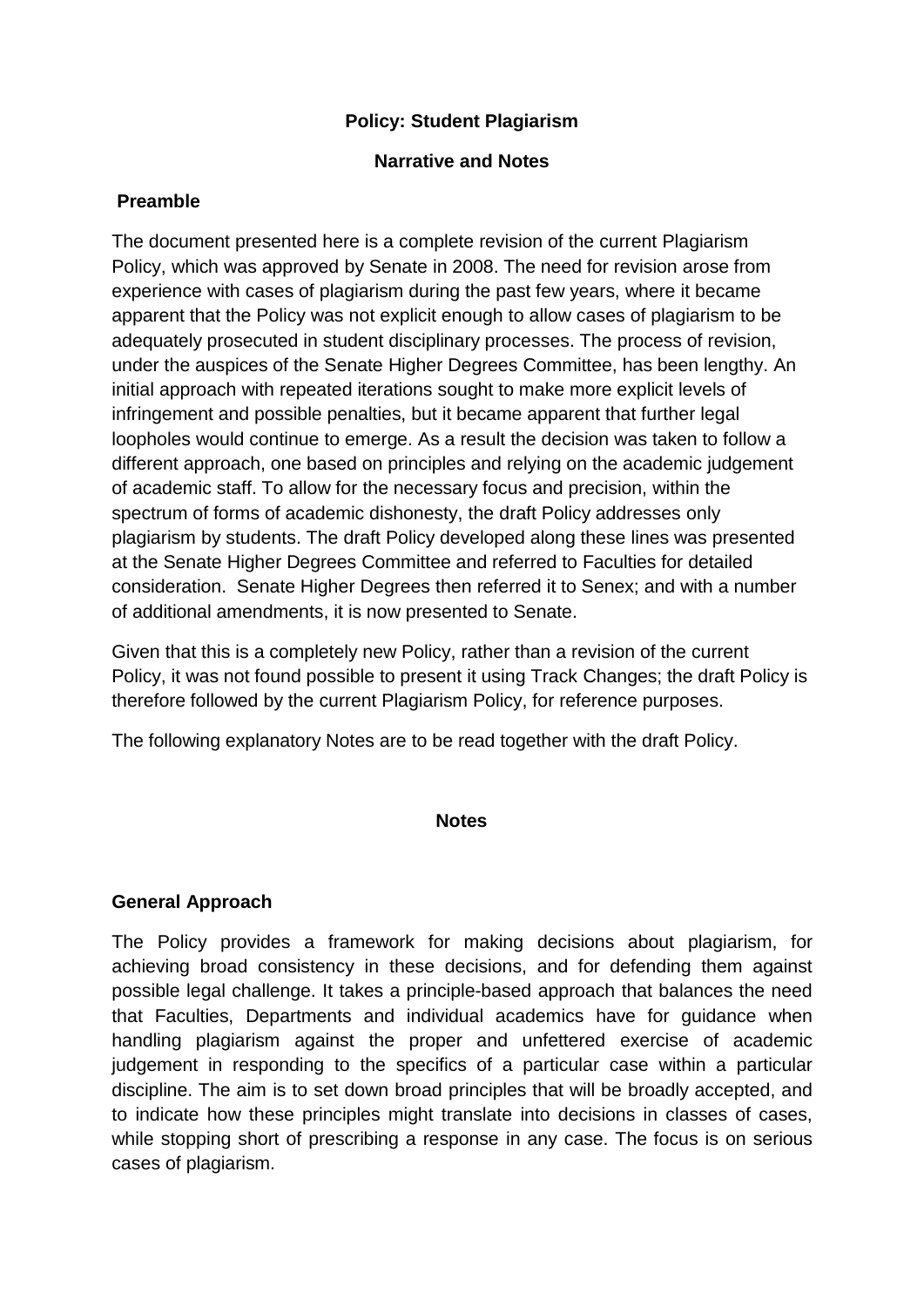### **Section 4: Definition of Plagiarism and Reportable Plagiarism**

The definition of plagiarism is intended to be broad enough to be used in all Faculties, including those that deal with images, music, or other non-textual material.

The notion of reportable plagiarism is central to this Policy and marks the line between those cases that are handled within a Department and those that are referred up to more formal Faculty-level procedures. The distinction invokes two academic judgements: whether the plagiarism makes the work un-markable; and whether an educational response is inappropriate. Both judgements must be affirmative for a case to count as reportable.

The notion of intent is excluded from the definition of reportability because it is hard to prove, because its relevance is not clear, and because the Policy focuses on the practical rather than the moral problem posed by plagiarism. Hence also the terminology "innocent plagiarism" is eschewed. The question is not whether or not there is moral culpability, but rather, whether this is a case about which something must be done, and if so whether the appropriate action is disciplinary or educational. Intent is however one relevant factor in determining a response; it is not excluded from the handling of reportable plagiarism cases, only from the definition of reportable plagiarism.

Note that educational responses may include capping or prescribing marks. They are educational because they are primarily intended to educate the student, and because they do not affect the formal academic records relating to the student (no entry on the Plagiarism Register). A reportable plagiarism case is one where merely educating the student is not a sufficient response, and where a formal academic response or disciplinary penalty is appropriate.

A Plagiarism Register is also defined in this section. If repeat plagiarism is to be detected across Faculties then this must be managed centrally. The Policy leaves the implementation of this function entirely open, but clearly, thought will need to be given to the practicalities. The Policy stipulates that academics can check the plagiarism record of their students as part of the academic record of the student.

### **Section 5: Principles**

Section 2 sets out a number of principles. Some are explicitly appealed to elsewhere in the Policy but most are not. Their function is to set out the University's principled position on plagiarism and in so doing to assist in the interpretation of the rest of the policy and in handling particular cases that the Policy does not foresee.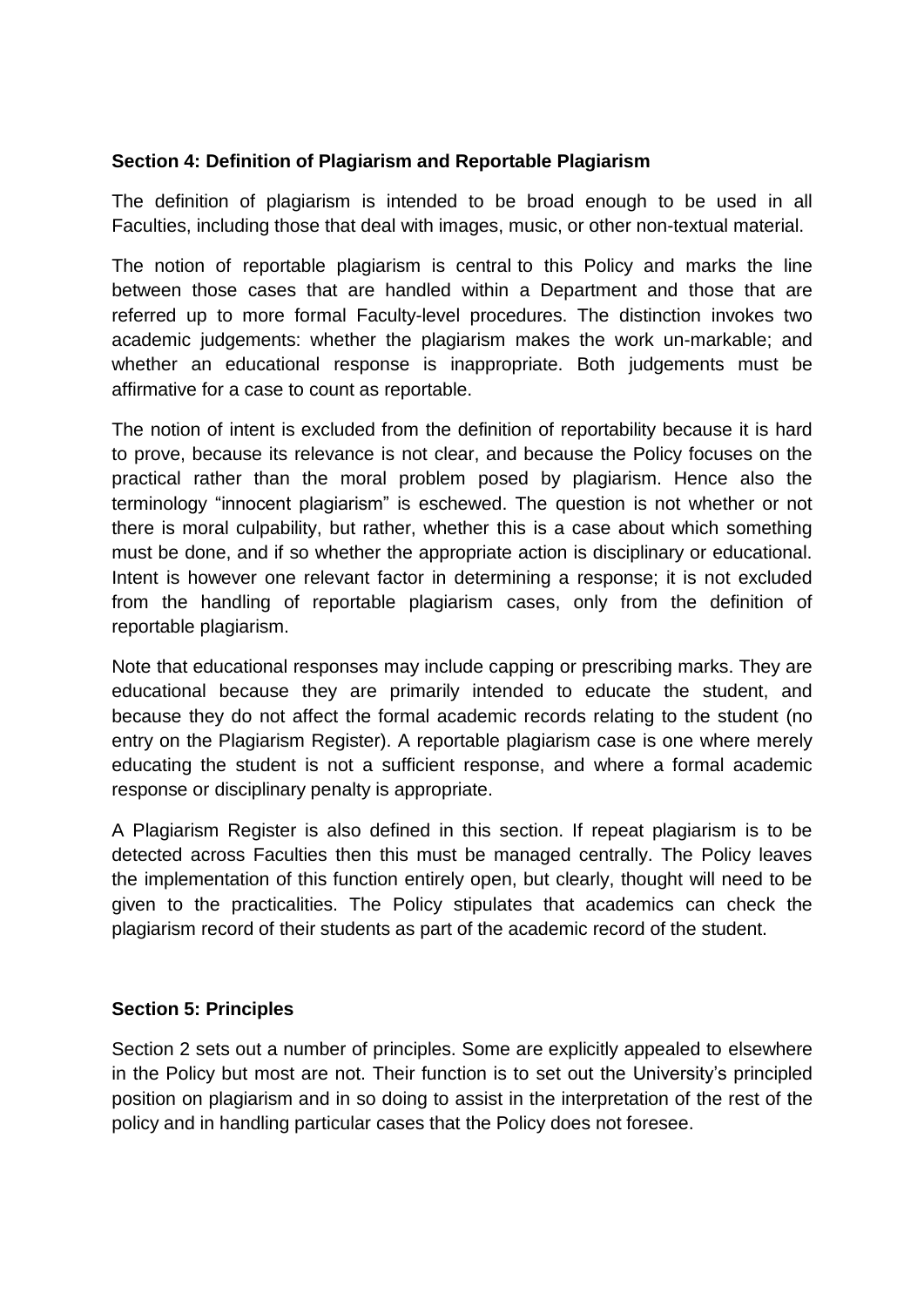### **Section 6: Procedures**

This Policy directs Departments to handle non-reportable plagiarism in line with Section 8. It does not require Departments to create any new committee structures, and leaves the decision as to how to handle particular cases to the academics concerned and to the Head of Department. This seems the only realistic approach given practicalities – e.g. the fact that plagiarism cases sometimes occur close to mark deadlines; that some cases are blindingly obvious, while others are not; and so on.

Reportable plagiarism is directed to the Faculty Plagiarism Committee (FPC). Where the FPC wishes to impose a penalty that it does not have authority to impose, such as suspension or expulsion, it refers the matter along with a recommendation to the Student Disciplinary Committee (SDC).

# **Section 7: Responses for Reportable Plagiarism**

Subsection 7.1 sets out factors that must be considered by the FPC or SDC in arriving at a response. None of the factors mentions the seriousness of an offence. Rather, these together are supposed to provide a framework for judging the seriousness of an offence, which is too vague a concept to invoke without such a framework.

Subsection 7.2. sets out four responses to reportable plagiarism based solely on the number of times the student has committed reportable plagiarism. However it does not prescribe these or any other response. The FPC and SDC are free under 7.2.5 to prescribe any other response, provided that they have considered the factors set out in 7.1 (which includes considering the response identified in 7.2.1, 7.2.2, 7.2.3, or 7.2.4 respectively).

This approach is intended to provide a framework for making decisions without prescribing responses in any case. While the Policy must provide contentful guidance and parameters for decision-making, ultimately the persons charged with assessing a case of plagiarism must be free to consider the particularities of the case and exercise their professional consciences. Any other approach is likely to result in non-compliance or reverse-engineering verdicts from desired responses. A more prescriptive approach is also likely to lead to legal challenge, since if a verdict is manifestly unfair and yet prescribed by Policy, a challenge to the Policy itself might follow.

This part of the Policy is especially intended to be useful for arriving at legally defensible decisions. A written decision to impose a response would be legally defensible if it made reference to the factors set out in 7.1 and then either imposed the response identified in 7.2 or reasonably recommended a different response. It is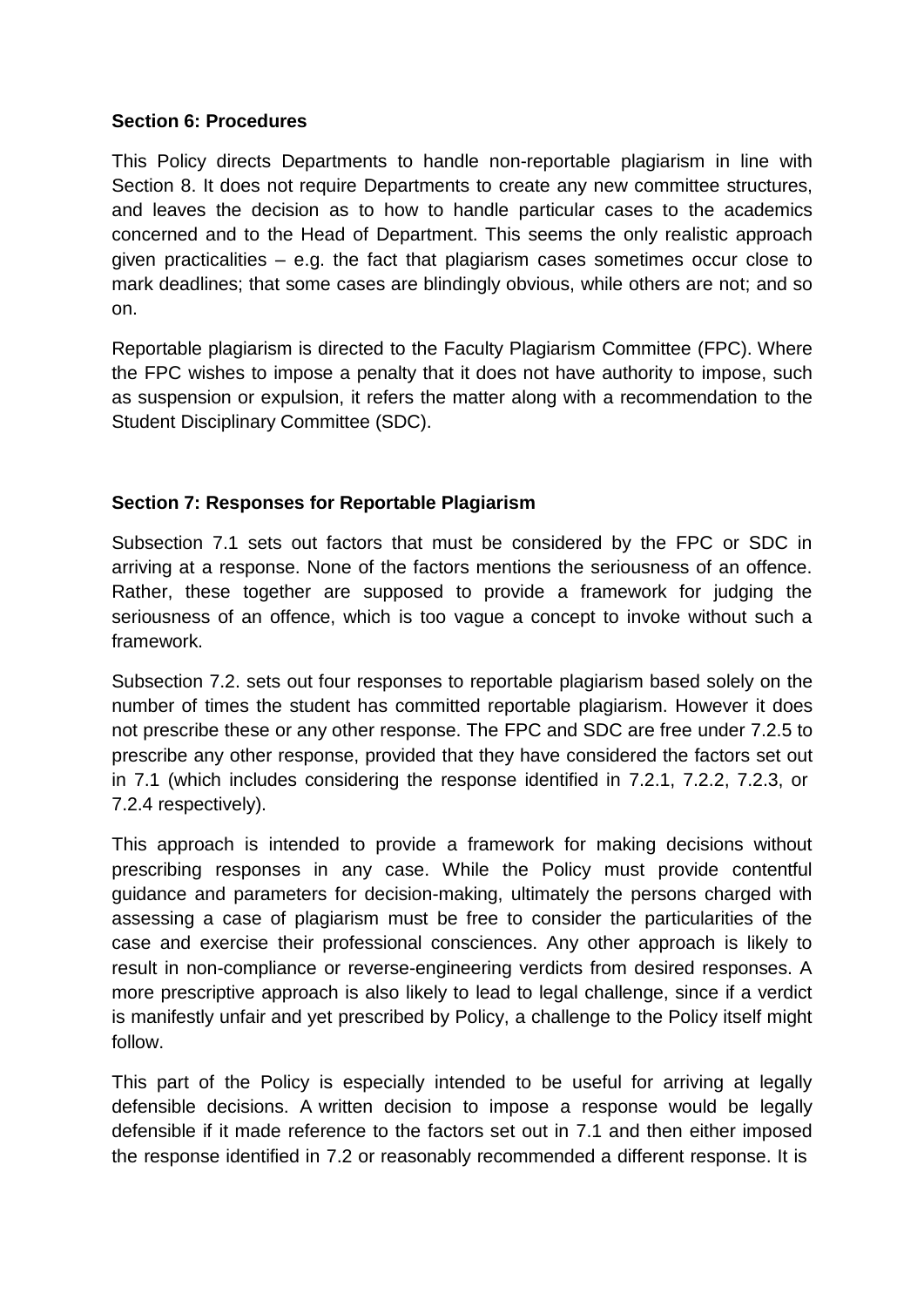thus reasonably straightforward to construct legally defensible response decisions in terms of this section of the Policy.

## **Section 8: Educational Responses**

This section lists situations that might merit an educational response, and identifies possible educational responses. It does not attempt to link particular situations with particular responses, nor to list either exhaustively. The correct response to low-level plagiarism is a complex matter with case- and discipline-specific elements, and thus not a matter for regulation by University Policy. It is a matter for Departments, possibly aided by supplementary guidance notes. The focus of this Policy is on the more serious cases of plagiarism which must be regulated by University Policy. By its nature, an educational response is the responsibility of the Department charged with educating the student in the subject in question.

Section 8.4 recognises that the educational response might differ between Departments. This protects Departments from accusations of unfairness when students registered for different courses perceive inconsistency between Departments. Such inconsistency will sometimes be undesirable but it will not always be so, since plagiarism and the associated academic judgements vary between disciplines. It is therefore not feasible to seek to eliminate all inconsistency. Fairness is achieved by clear internal guidelines and processes within each Department, and is not threatened by inter-Departmental differences between these guidelines, provided they further the principles guiding University Policy on plagiarism.

# **Section 9: Duties on staff**

This section sets out the duties on academic staff to be vigilant for plagiarism and to handle it professionally, while reinforcing the fundamental point that responsibility for avoiding plagiarism lies with the student.

No method for detecting plagiarism is prescribed, but it is envisaged that guidance on methods should be provided in a separate, more frequently updated set of guidance notes.

The duties in this section are owed to the University and are not intended as defences to allegations of plagiarism. It remains open to a committee to be lenient on a student where instruction has been clearly inadequate (since 7.1.8 includes any relevant circumstances) but the mere failure of a staff member to show that they have discharged their duties under section 9 is not enough to constitute a defence against plagiarism on its own. It would be wrong and counterproductive for students to automatically benefit from any inability of staff to supply convincing evidence that they have fulfilled these duties.